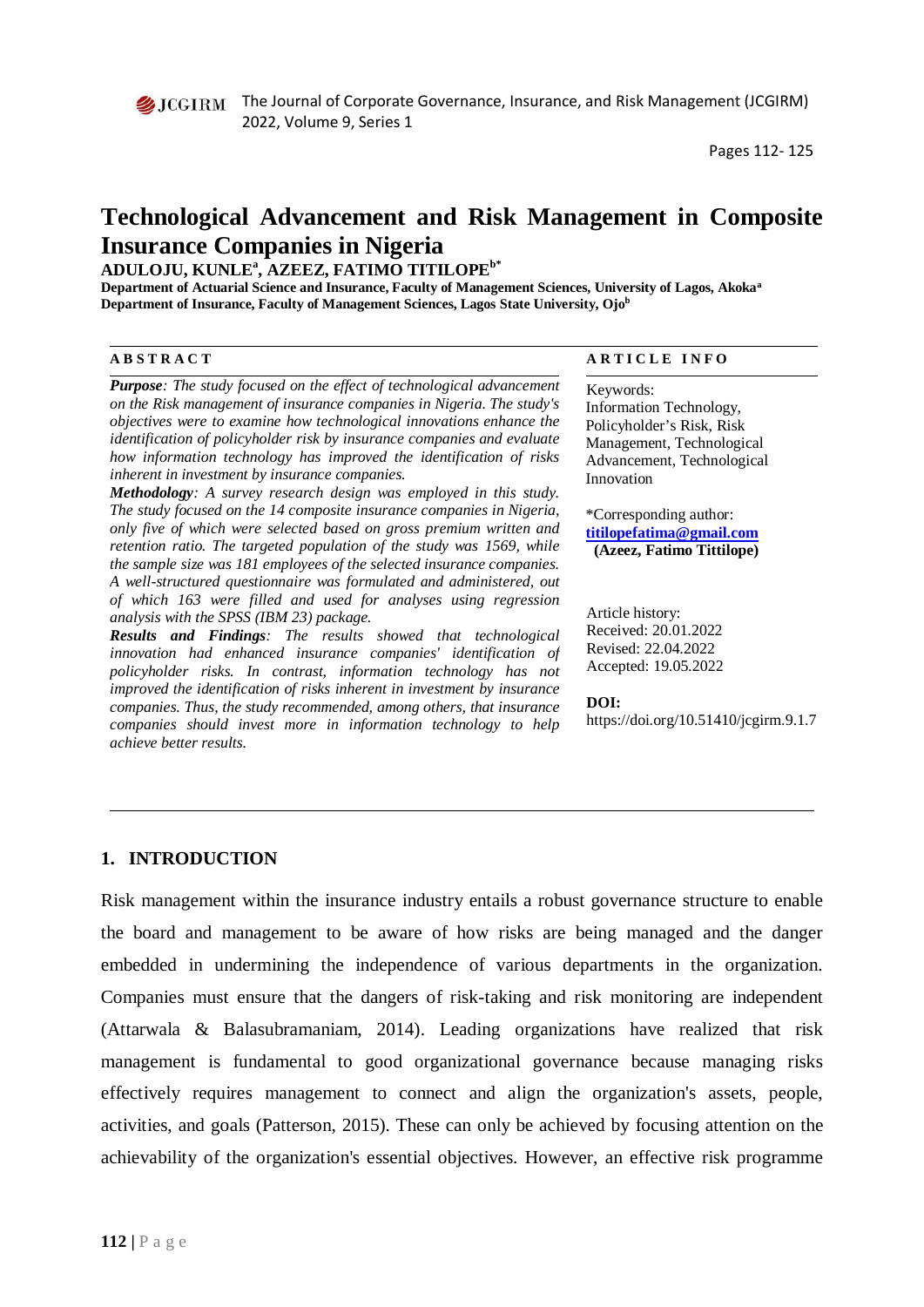should provide management with an enhanced ability to continually capture, evaluate, analyze and respond to risks arising from changing internal operations, external markets, or regulations (Patterson, 2015). Hence, the business's success lies in understanding the external and internal risks concerning the industry and the techniques adopted to manage risk effectively (Rao & Pandey, 2013).

By the nature of the business of insurance companies, having to cover risks of the business and other social entities, insurance companies are exposed to financial and operational risks for themselves and that of their insured (Rao & Pandey, 2013). Every insurer faces a double task in identifying and managing its risk. (Sinkey, 2002 as cited in Akotey & Abor, 2011) The first task is identifying the risk that prospective policyholders possess. The proper identification and measurement of risk associated with policyholders determine insurance products' pricing (premium setting). The second task is to identify and manage risks inherent in the portfolio of assets in which insurance companies invest proceeds of premiums and equity capital. This double approach to risk management underpins the capacity of insurance companies to underwrite risks in the economy properly. Hence, the quality of risk management is a crucial issue for the survival and profitability of insurance companies (Akotey & Abor, 2011).

However, considering the wide range of technological options available today, it is encouraging to realize that continuing evolutions in information technology will provide risk managers with a wide range of opportunities to continue to add value to the discipline of risk management (Patterson, 2015). Information Technology and other related technologies continue to evolve. Organizations find it more purposeful to leverage technology to accurately and securely connect, communicate, and process business transactions with customers, suppliers, and other stakeholders (Ibid.). Therefore, the evolutions in computing and risk technology and related development in new technologies that exploit big data, mobile analytics applications, cloud computing, enterprise resource planning and governance, and risk and compliance systems are also crucial for risk management.

Hence, it is pertinent to investigate the effect of technological advancement on risk management in the insurance industry in Nigeria by examining the extent to which technological advancement relating to innovation in information technology affects the risk identification process of insurance companies.

Insurance companies take various risks; they write policies that deal with specific risks and sometimes exotic risks. Thus, as a direct result, insurance companies should be good at managing their own risk, but the reality is far from ideal. These companies are good at assessing insurance risks for their policyholders but not very good at setting up a program internally for managing their own operating and business risks (Attarwala & Balasubramaniam, 2014). Risk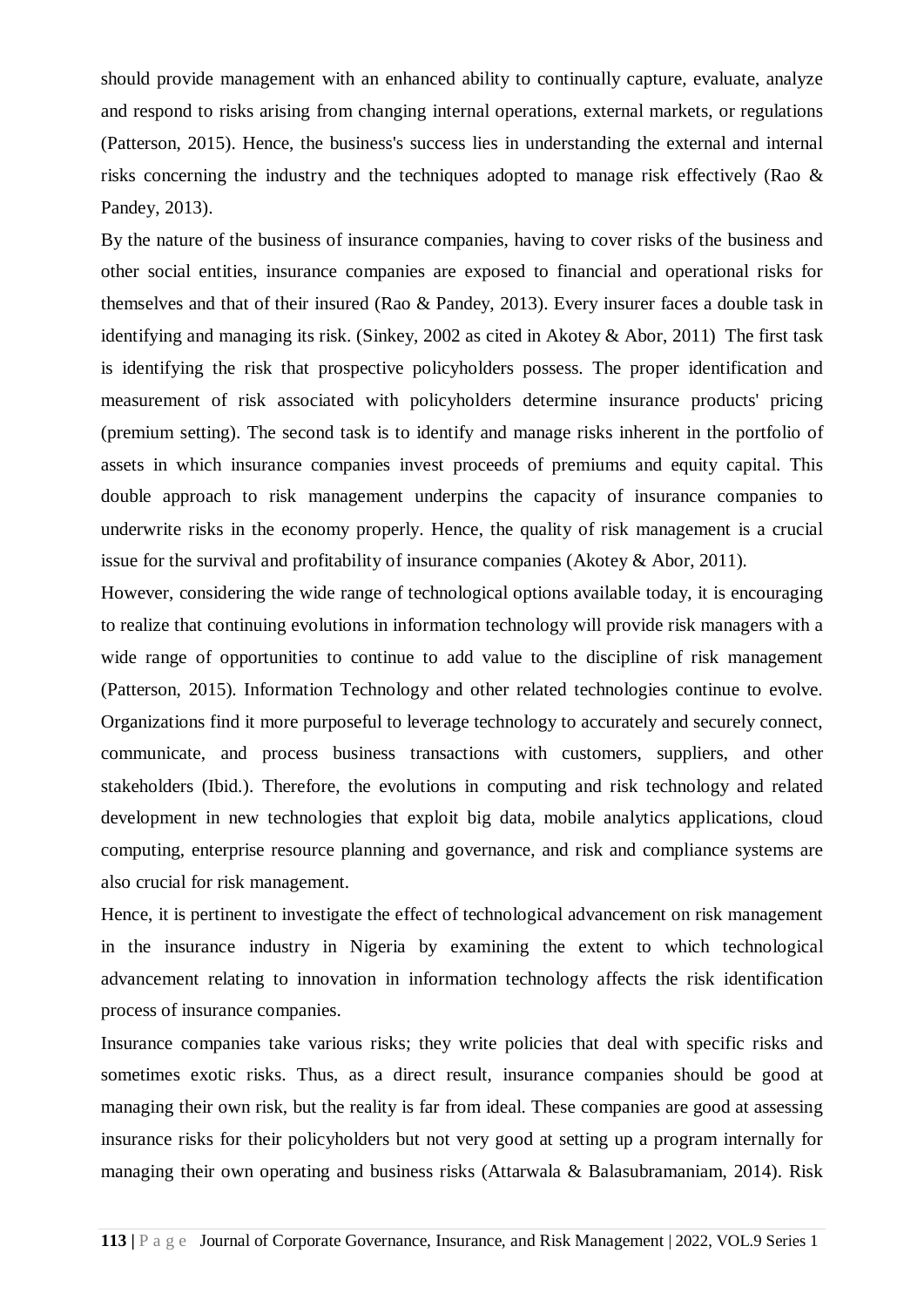programs are meant to do a better job of identifying, collecting, and analyzing risk data and preparing to respond to risk scenarios, as evidenced in root cause analyses done after an unexpected loss event. However, many risk management programs fall short when it comes to having skilled risk-aware resources, analytical processes and tools (Ibid.).

The insurance industry used to be a labour-intensive industry until recently, when the activities undertaken by humans were carried out by technology (Strategic Risk, 2014 cited in Attarwala & Balasubramaniam, 2014). However, insurance companies rely on actuarial analysis to decide the price, risk, and capital management. When there was no availability of computer technology, insurance companies used simplified methodology in calculating and analyzing risk, but doing precise and complex analytics was a difficult task. Technological advancement has brought visible improvement in analytics; it has improved human life and made living easier. These technical advancements have offered business managers an improved way of carrying out business activities (Beardall, 2015). Nevertheless, unfortunately, there is probably no empirical evidence regarding technical advancement improving risk management operations. Hence, the need for the study.

This study aims to examine the effects of technological advancement on risk management in the insurance industry in Nigeria. The specific objectives are;

- i. To examine how technological innovations enhance the identification of policyholder risk by insurance companies.
- ii. To evaluate how information technology has enhanced the identification of risks inherent in investments by insurance companies.

In order to achieve the objectives above, the following questions are formulated;

- i. Does technological innovation enhance the identification of policyholder risk by insurance companies?
- ii. Does information technology enhance the identification of risks inherent in investment by insurance companies?

To answer the research questions above, the following research hypotheses are formulated and tested;

- **H01:** Technological innovation does not enhance the identification of policyholder's risk by insurance companies
- **H02:** Information technology does not enhance the identification of risks inherent in investment by insurance companies.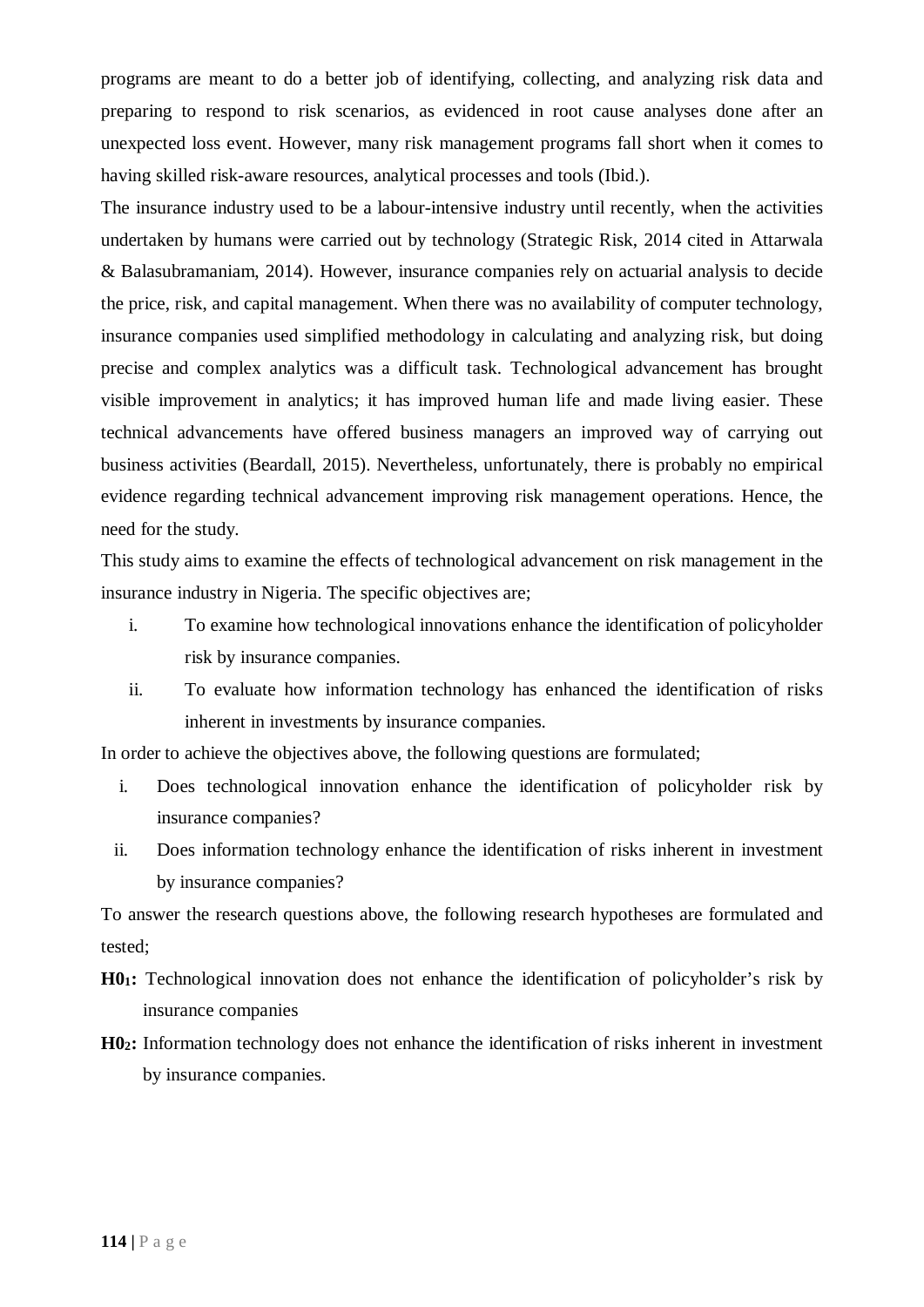#### **2. LITERATURE REVIEW**

#### **2.1.Conceptual Review**

Risk and uncertainty can negatively affect an organization, which leads to the motivation to manage risk (Odonkor et al., 2011). Hull (2007) believes that one of the basic functions of every organization, most importantly insurers, is to understand the portfolio of risk that it faces currently and the danger it plans to take in the future. Threats faced by the insurance industry are categorized into two, according to Rao and Pandey (2013). The first is **Financial Risk** (which includes capital structure risk, capital (in) adequacy risk, exchange rate risk, interest rate risk, investment risk, underwriting risk, catastrophic risk, pricing risk, claims management risk, reinsurance risk, policyholders and brokers risk claims, recovery risk and other debtors' risk). The second is **Non-Financial Risk** which arises from operations, failure of sophisticated financial technology, regulations, deregulation in the insurance industry and globalization.

The existence of these risks and the quest to handle them gave rise to Risk Management which, according to Rejda (2013), as cited in Attarwala and Balasubramaniam (2014), is defined as a systematic process for the identification and evaluation of pure loss exposure faced by an organization or an individual and the selection and implementation of the most appropriate techniques to treat such disclosure. Risk management is also described as the performance of activities designed to minimize the negative impact (cost) of uncertainty (risk) regarding possible losses (Schmit & Roth, 1990, cited in Akotey & Abor, 2011).

According to Fatemi and Glaum (2000), risk management objectives include minimizing foreign exchange losses, reducing the volatility of cash flows, protecting earnings fluctuations, increasing profitability, and ensuring the firm's survival. Risk management is intended to help an organization meet its objectives, which should maximize shareholder value in the case of proprietary insurers.

Managing risks in the insurance industry is imperative for achieving success in competitive markets. However, risk management processes are cyclic processes that start from identifying a chance, and it may result in the title of another new risk. Therefore, the company needs to have a process (or processes) in place for risk management to be effective. Sinkey (2002), cited in Akotey and Abor (2011), believes that five verbs can highlight modern risk management in the insurance industry: identity, measure, price, monitor, and control. However, according to Rao and Pandey (2013), the risk management process necessarily includes risk identification, risk assessment, risk avoidance and retention, risk improvement and mitigation using appropriate techniques, implementation of the recommendations, and periodic review of the risk management programs. Therefore, the risk identification process is the main focus of this study. According to Rao and Pandey (2013), risk identification activity broadly involves a rigorous or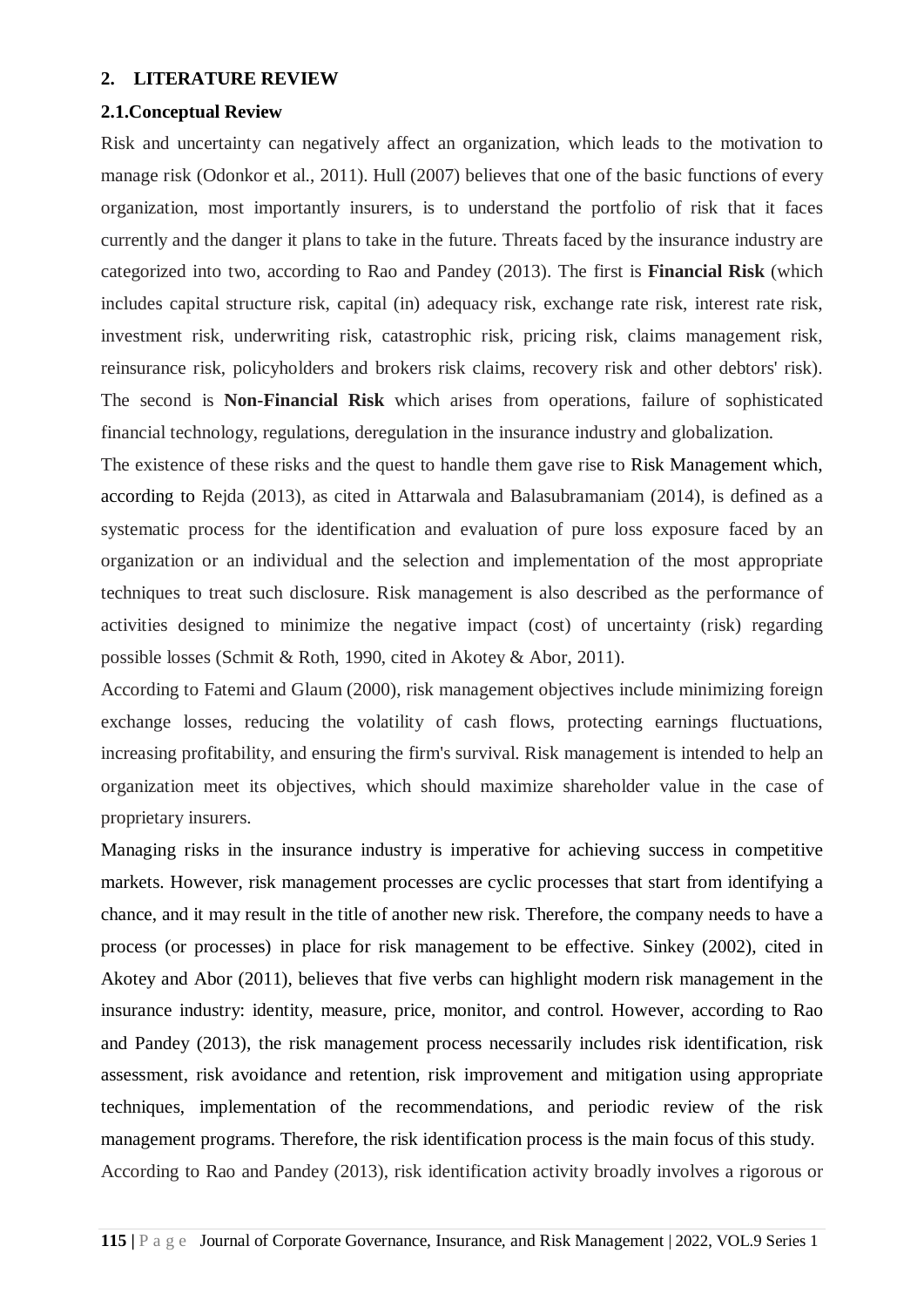deep understanding of the industry, the areas and markets it serves, its activities, range of products, social, legal, and economic environment in which it operates, and other physical and natural hazard associated with the company's operations. The risk identification process involves identifying risk factors and evaluating the potential loss that might arise from the risk event. The risk identification procedure must consider the physical aspects of the risk under observation and maintenance procedures. Risk identification develops the foundation for the effective control of risks (Tchankova, 2002, cited in Akotey & Abor, 2011). However, in assessing how efficient and effective a company's risk management is, the first question is "what systems are designed to identify emerging risks?" (Cater, Kapel & McConnell, 2009 cited in Akotey & Abor, 2011). This reflects how salient risk identification is in the risk management process. The result of all other methods will be futile if the identification process is not well taken.

Risk management is one of the core aspects of business that is highly influenced by the evolution of information technology because it is mainly based on data. Over time, information technology facilitates the automation of the processes starting from risk identification and ending with monitoring. Therefore, new technologies, such as Big Data analytics, mobile applications, cloud computing, enterprise resource planning (ERP), and governance, risk, and compliance (GRC) systems, are essential for risk management (Fadlallah, 2018).

#### **2.1.1. Technological Advancement**

Technological advancement is the unprecedented development in all areas of science and technology due to the heavy investment in education, research, and action worldwide (Khan, 2019). New technologies are converging and making life easier and more efficient. Also, the modern era of the fourth industrial revolution with emerging and enabling technologies and systems, e.g. 5G, A.I., machine learning, big data, Internet of Things, block chain, cloud computing, virtual/augmented reality, and cyber security is bringing drastic positive impact on improving the quality of life and experience. Thus, this technological convergence is the cradle for many new products, processes, and services; and blurring the existence of old-school technologies due to innovation. The information and communication sector has also benefitted from the convergence of technologies; hence there is an improved information technology system. With the development in technology, there is an evolution in computing and new technologies that exploit Big Data, analytics, mobile applications, cloud computing, enterprise resource planning (ERP), and governance, risk, and compliance (GRC) systems (Patterson, 2015). Hence, the aspects of technological advancement that will be considered in this study are technological innovation and information technology.

#### **2.1.2. Technological Innovation and Insurance**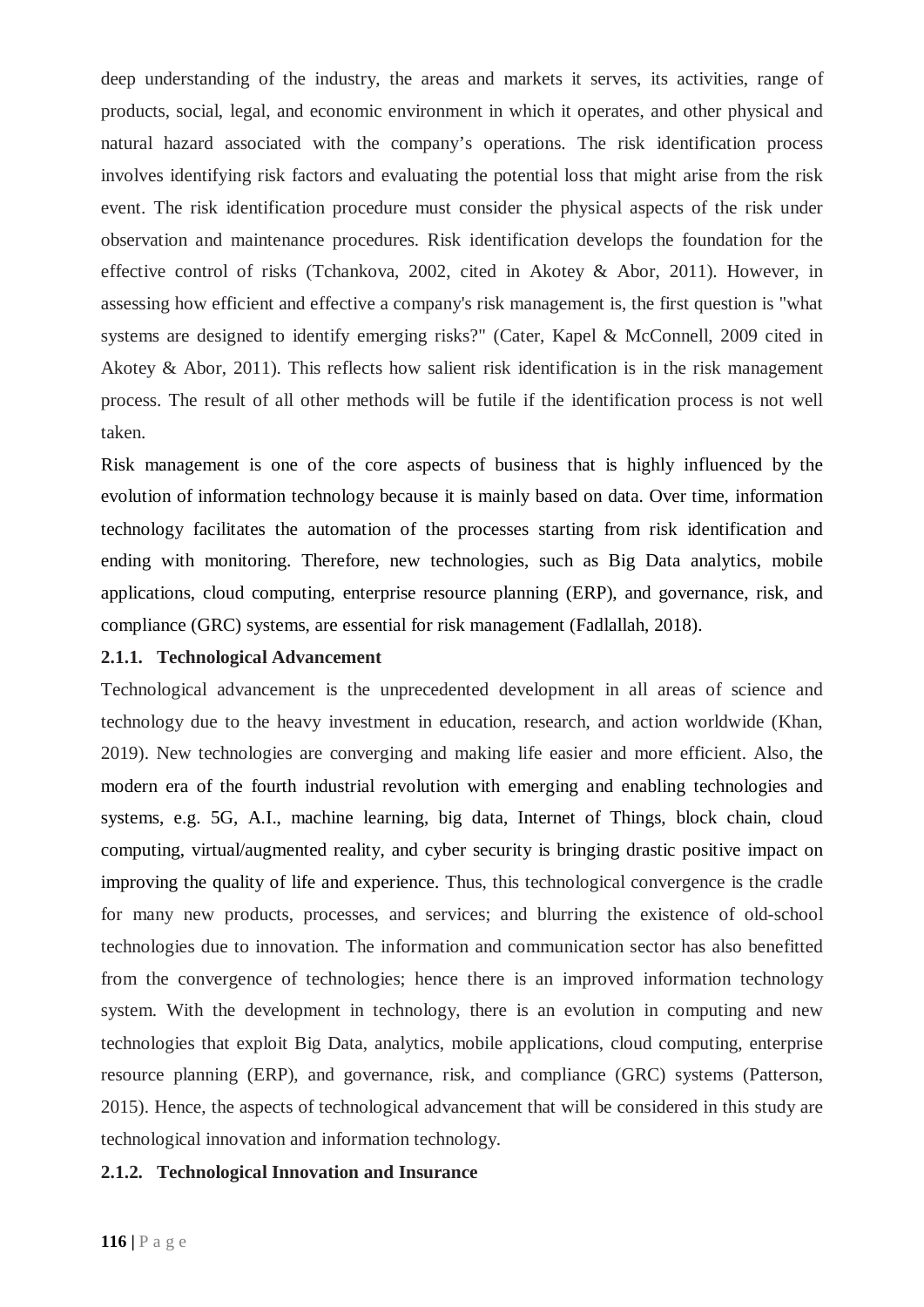The main types of technological innovation implemented in the insurance industry include:

- Digital platforms (e.g. Internet, Smartphone),
- the Internet of Things (such as connected and smart devices that enable data collection),
- Telematics/Telemetry (sensors that allow to receive, transmit and process data through telecommunications without affecting control of the remote objects),
- Big Data and Data Analytics (used in modelling data to support decision making),
- Comparators and Robo-advisors- online services that provide automated algorithm-based product comparison and advice,
- Machine learning and Artificial Intelligence (modelling of prediction) (Klapkiv & Klapkiv, 2017).

However, almost every process in the insurance value chain is being revolutionized by technological innovations. Technological innovation has impacted the process of integrating, managing, and analyzing data from various sources, which has allowed insurers to capture more information on policyholders' behaviour and improve their understanding of individuals. Also, through client interaction and channels, insurance companies can expand their customer base by using new forms of marketing on the internet. In addition, some technological innovations have been focused on the efficiency of insurers' back-office operations to reduce costs. Artificial Intelligence also enables the forecast of important changes in weather or health monitoring to make insurance more effective. (Klapkiv & Klapkiv, 2017).

## **2.1.3. Conceptual Framework**

As mentioned previously in this study, risk management in the insurance industry is focused on two tasks, namely, the identification and measurement of risk associated with policyholders (which, for the sake of this study, is limited to underwriting risk, catastrophic risk, claims recovery risk, pricing risk, fraud) and the identification and assessment of risks inherent in the portfolio of an asset in which insurance companies invest proceeds of premium and equity capital (which for this study the risks considered will be limited to investment risk, capital adequacy risk, exchange rate risk, interest rate risk and reinsurance risk).

On the other hand, technological advancement has brought about technological innovation and development in information technology; some applications and software have been developed to make life and business easier. Innovation has brought about new and more sophisticated ways of doing things, and information technology has made business communication and decisionmaking processes faster than in yesteryears.

Therefore, it is salient to examine the effect these technological advancements have on risk management in the insurance industry.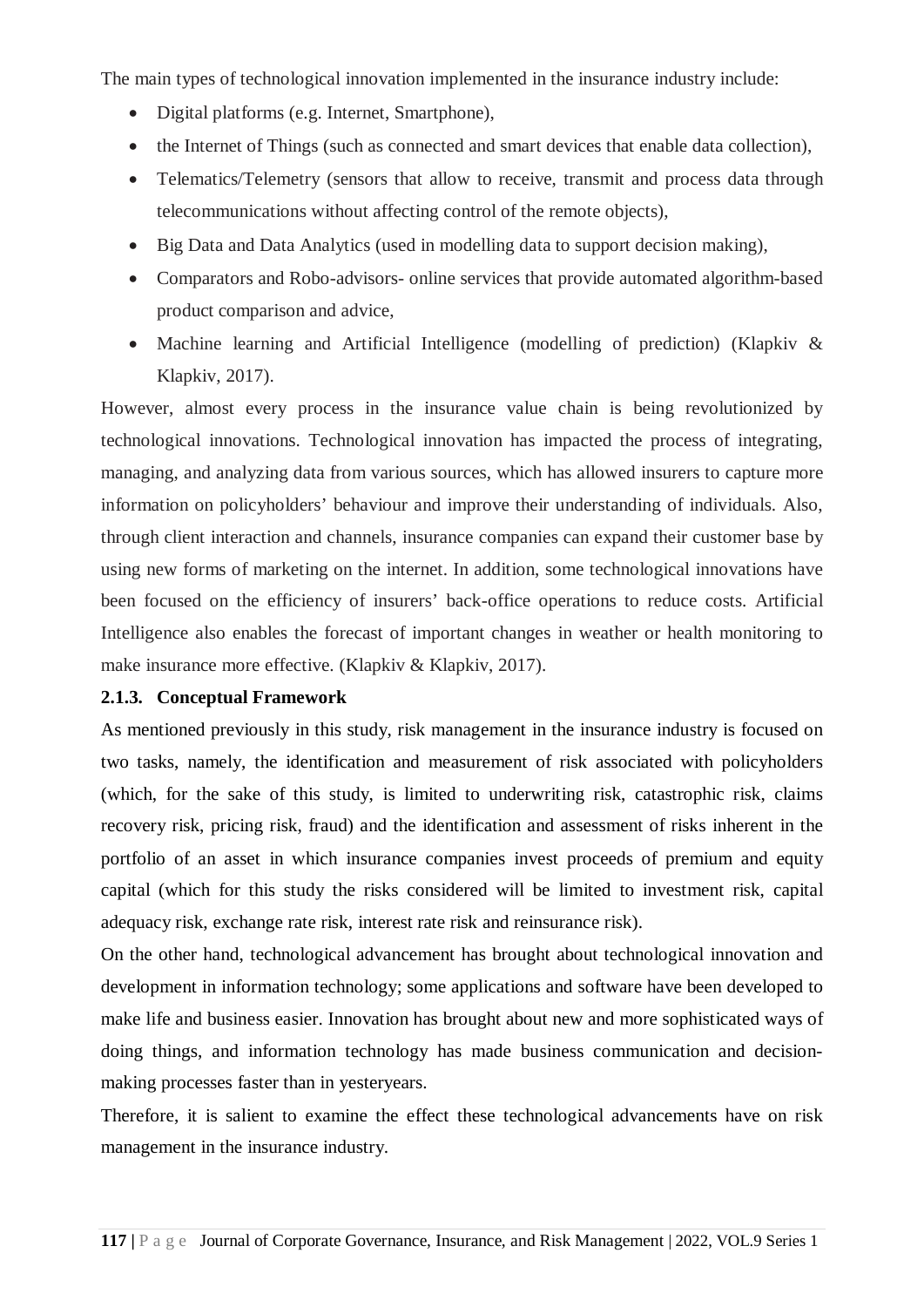

## **Fig1: Conceptual Framework of the study.**

## **Source: Researcher (2021)**

#### **2.2. Theoretical Review**

There are various theories propounded by different researchers in risk management and technologies, some of which align with this study. Some of the ideas in line with this study are reviewed as follows.

## **2.2.1. Diffusion of Innovation Theory**

Diffusion of Innovation (DOI) theory was developed by Roger (1962); it is one of the oldest social science theories that originated in communication to explain how, over time, an idea or product gains momentum and spreads through a specific population or social system. The theory states that the result of diffusion is that people, as part of a social system, adopt a new idea, behaviour, or product. Adoption means that a person does something different than what they had previously. The key to adoption is that the person must perceive the idea, behaviour, or product as new or innovative. Hence, based on the theory, it can be concluded that individuals will ordinarily embrace innovation and adopt a new idea.

#### **2.2.2. The Situation Theory**

The situation theory was developed in the '80s by Barwise (1981) and Barwise and Perry (1983). Situation theory is an information model with complex relations between compound objects, partiality, under-specification, and restricted parameters. This theory states that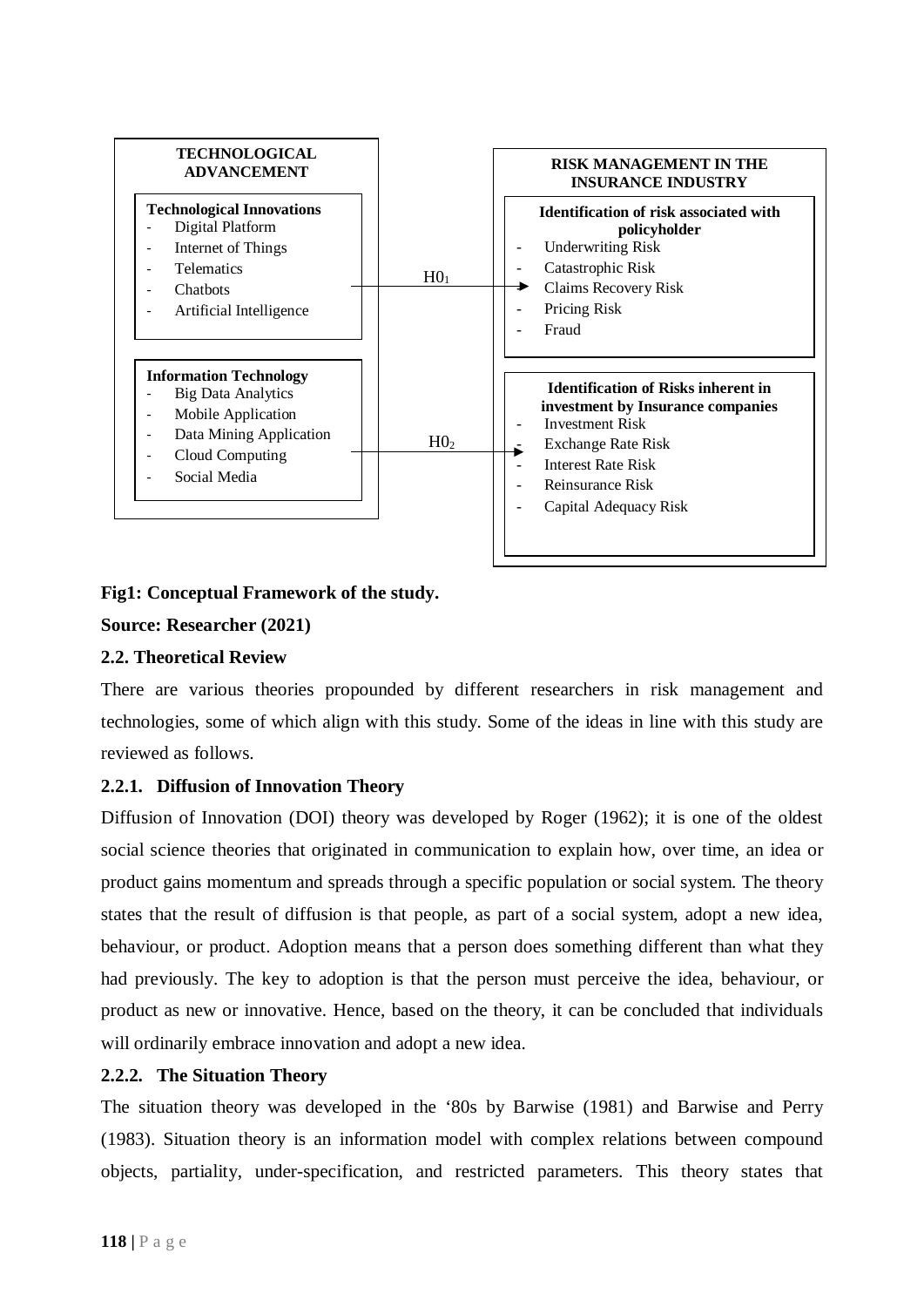computerized information systems call for reliable, faithful representation of information. This theory has been used in the works of Lytras' (2012) Trends and Effects of Technology Advancement in the knowledge society and D'Addario's (2013) Influencing enterprise risk mitigation.

#### **2.3. Empirical Review**

Santomero and Babbel (1997) believe that deficiencies in risk management in insurance companies can lead to mispricing of insurance policies, non-compliance with insurance regulations, and financial misconduct on the part of officers and top management of insurance firms. These issues could lead to insolvencies in the insurance industry. Rao and Pandey (2013) argue that for effective risk management of insurance companies' financial and operational risks and insured, proper identification of structural functions, insurability, adequacy, and commercial viability holds the key to success.

Attarwala and Balasubramaniam (2014) suggested using risk management effectively. Insurance companies need to upgrade their credit assessment and risk management skills, retain staff, develop a cadre of specialists and introduce technology-driven management in an information system. Owen, Baxter, Maynard & Depledge (2009) also support that technological innovation drives economic growth, fosters sustainable development, and improves the well-being of individuals. Also, Williams et al. (2015) concluded that businesses today are adjusting to technological innovations as these innovations are progressing at a high rate, thereby influencing both decidedly and contrarily different areas of the economy. Ostagar (2018) believes that innovation, introduction, and implementation of new technology are critical drivers of change in the financial sector (of which the insurance industry is part). Implementing new technology will lead to efficiency gain even though these changes can initially have some uncertainty and doubt. Also, Ostagar (2018) concluded that the spread of technology, like the recent proliferation of internet connections, home computing, and mobile devices and the development of applications, had enriched the impact of technology on the insurance sector. New technology will lead to the possibility of new methods of service provision as well as greater opportunities for data collection. These new methods can be used for better risk identification and mitigation measures.

The studies of Santomero and Babbel (1997), Rao and Pandey (2013), and Attarwala and Balasubramaniam (2014) show that effective risk management in insurance companies is one of the keys to success in the industry. Furthermore, studies by Owen et al. (2009), Williams et al. (2015) and Ostagar (2018) also emphasized that technological advancement has a positive impact on the growth of insurance as an industry. Unfortunately, in the literature, the effect of technological progress as a means to enhance effective risk management in the insurance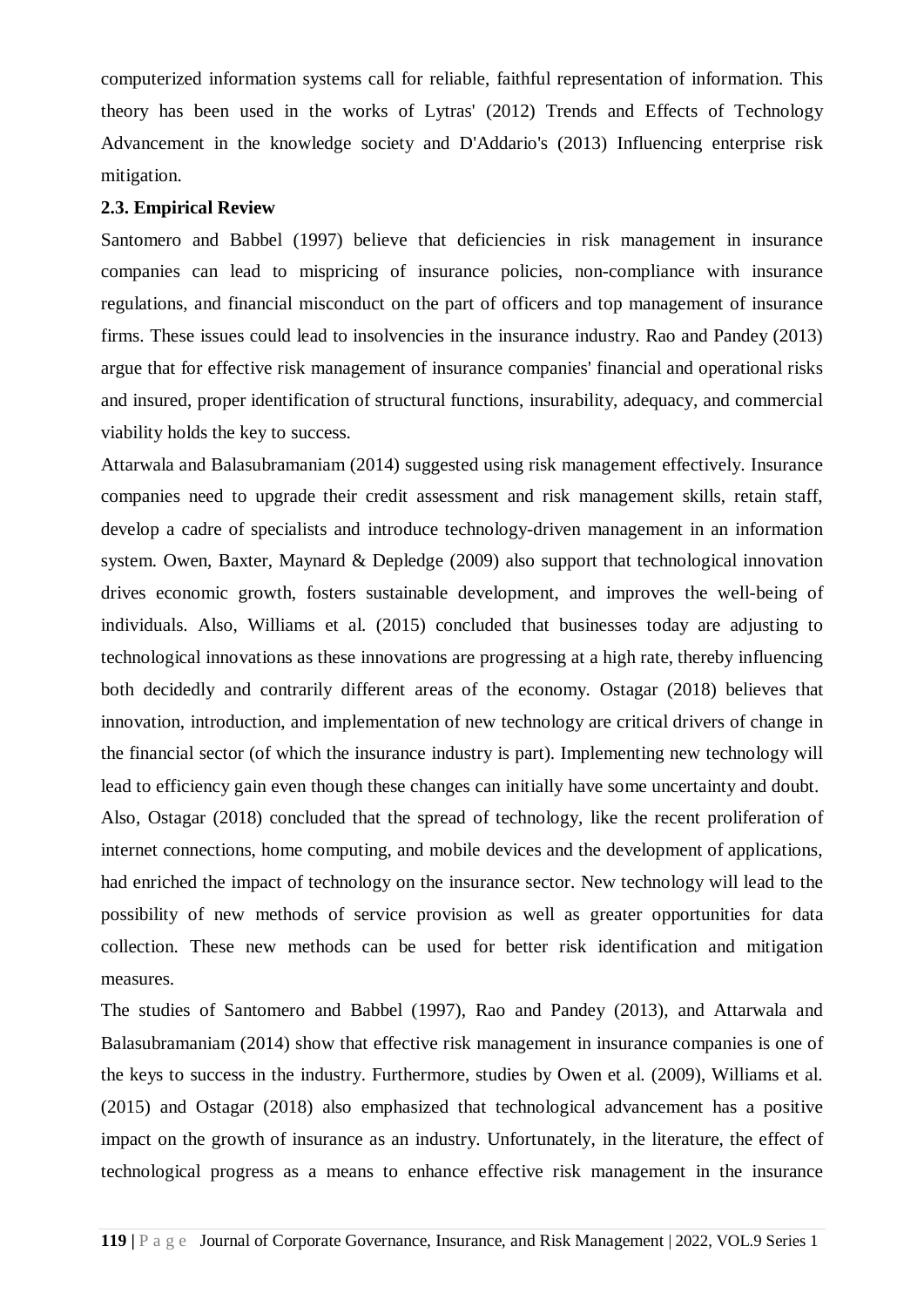industry has not been examined. Hence, this study seeks to fill this gap in the literature by examining how technological innovation and information technology will enhance the risk identification process in the insurance industry in Nigeria.

## **3. METHODOLOGY**

## **3.1. Research Design**

This study adopted a descriptive research approach. The research seeks to examine and report the state of affairs regarding technological advancement and risk management in the Nigerian insurance industry. Therefore, a survey research design was used for this study, being the best research design for a survey that provides answers to issues that border on who, what, where, and how questions. Also, the findings from the study can be generalized to the entire population (Oyeniyi, Abiodun, Obamiro, Moses & Osibanjo, 2016).

## **3.2. The population of the study**

The study population consists of all staff of the 5 out of fourteen (14) composite insurance companies registered by NAICOM and quoted on the Nigeria Stock Exchange according to the NIA Report (2018). The five (5) composite companies are selected based on the performance of the companies using their cumulative gross premium, net premium income, and risk retention. Also, these companies assume 81.9% of the gross premium earned, according to the NIA Report (2018). Hence, the target population of the five (5) selected companies sums up to One Thousand, Five Hundred and Sixty-Nine (1569) (Annual Reports, 2018 & 2019). This is depicted in the table below.

| S/N            | <b>COMPANIES</b>                 | <b>No. of Employees</b> |
|----------------|----------------------------------|-------------------------|
| 1.             | <b>Leadway Assurance Ltd</b>     | 307                     |
| $\overline{2}$ | <b>AIICO Insurance Plc</b>       | 559                     |
| 3.             | <b>AXA Mansard Insurance Plc</b> | 317                     |
| 4.             | <b>Cornerstone Insurance Plc</b> | 169                     |
| 5.             | <b>LASACO Assurance Plc</b>      | 155                     |
|                | <b>TOTAL</b>                     | 1,569                   |

Table **1: Number of employees of selected composite insurance companies.**

**Source: Researcher's Compilation (2021).** 

## **3.3.Sampling Technique and Sample Size**

For the population to be representative, a purposive sampling technique was adopted. The purposive sampling technique was used to determine the specific staff group with adequate knowledge of technological advancement in the selected companies. The Taro Yamane model (1967) was used to determine the sample size of the population. The model results give 181 members of the companies chosen as the sample size for the study. This is shown in the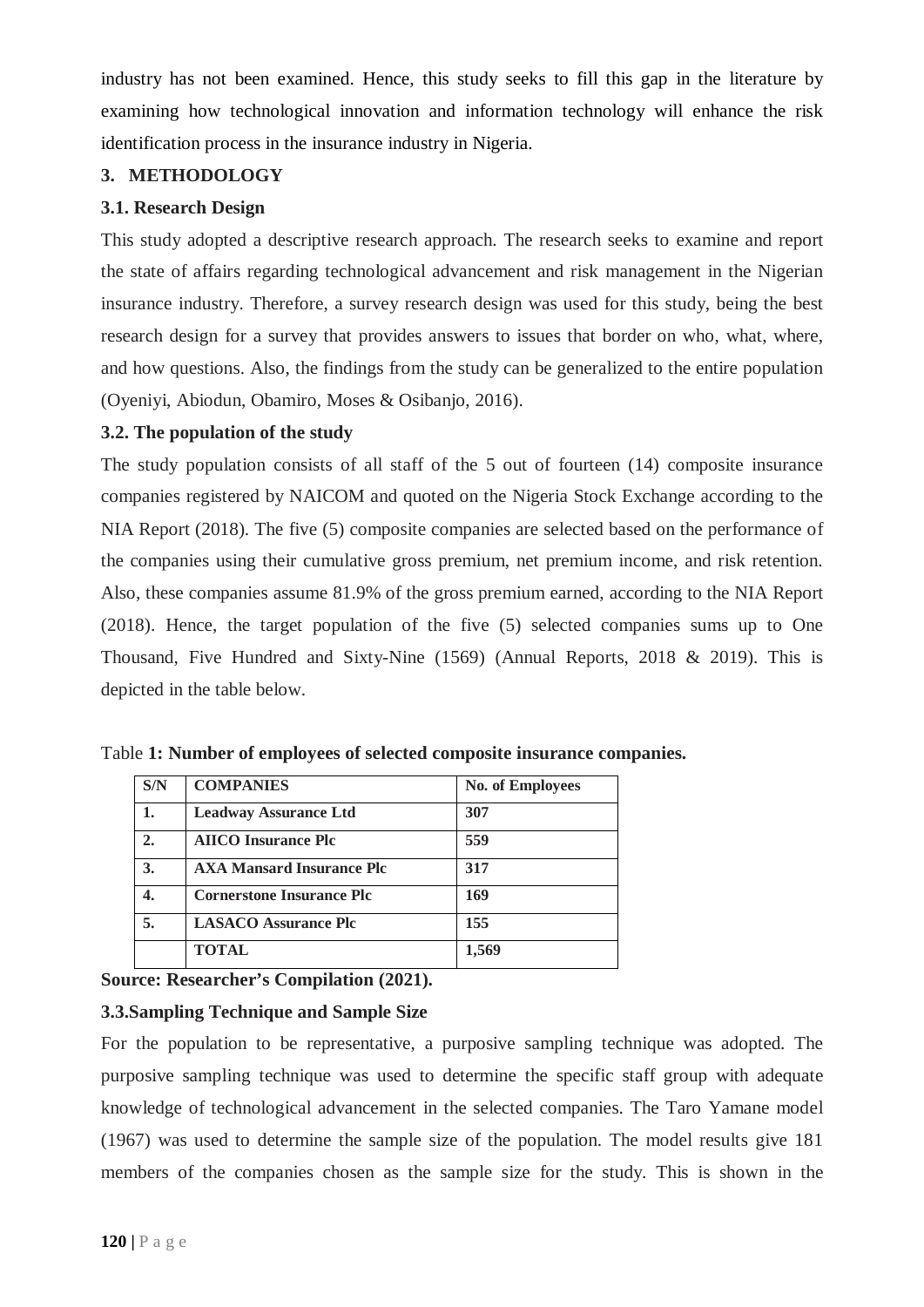calculation below.

$$
n = \frac{N}{1 + N(e)^2}
$$
 (The Taro Yamane model) (1)

Therefore,

$$
n = \frac{1569}{1 + 1569(0.07)^2} = 180.59
$$
 (2)

Approximately 181 employees.

## **3.4. Method of Data Collection**

Based on the nature of the study, a well-structured questionnaire was developed and employed to gather the required information for the analysis. The questionnaire was designed using a sixpoint Likert scale and was electronically administered using the Google forms.

# **3.5. Reliability and Validity of the Research Instrument**

To determine the validity and reliability of the instrument, a pilot study was conducted to test and retest the capability of the data collection instrument to find out whether the device is capable of measuring what it was purposely designed for. The Cronbach's Alpha value of 0.789 proves that the tool is reliable.

# **3.6. Method of Data Analysis**

Based on the aim of the study, one hundred and sixty-three copies of the questionnaires (data) collected from the respondents were analyzed using a statistical regression tool with the aid of the SPSS (IBM 23) package. In addition, regression analysis was employed.

# **3.7. Test of Hypotheses**

The results of the analyses are shown in the tables below.

## **Table 2: Regression Result for hypothesis one**

|              |                 |                   |            |                                                    |      |        | Std. The error of the |
|--------------|-----------------|-------------------|------------|----------------------------------------------------|------|--------|-----------------------|
| Model        |                 | $\mathbb{R}$      | R Square   | <b>Adjusted R Square</b>                           |      |        | Estimate              |
| $\mathbf{1}$ |                 | .860 <sup>a</sup> | .740       |                                                    | .739 |        | 2.08237               |
|              |                 |                   |            | Standardized                                       |      |        |                       |
|              |                 |                   |            | Coefficients<br><b>Unstandardized Coefficients</b> |      |        |                       |
| Model        |                 | B                 | Std. Error |                                                    | Beta | t      | Sig.                  |
| $\mathbf{1}$ | (Constant)      | 4.121             |            | .943                                               |      | 4.369  | .000                  |
|              | <b>XVARIABL</b> | .801              |            | .037                                               |      | 21.421 |                       |
|              | E               |                   |            |                                                    | .860 |        | .000                  |

## **Model Summary**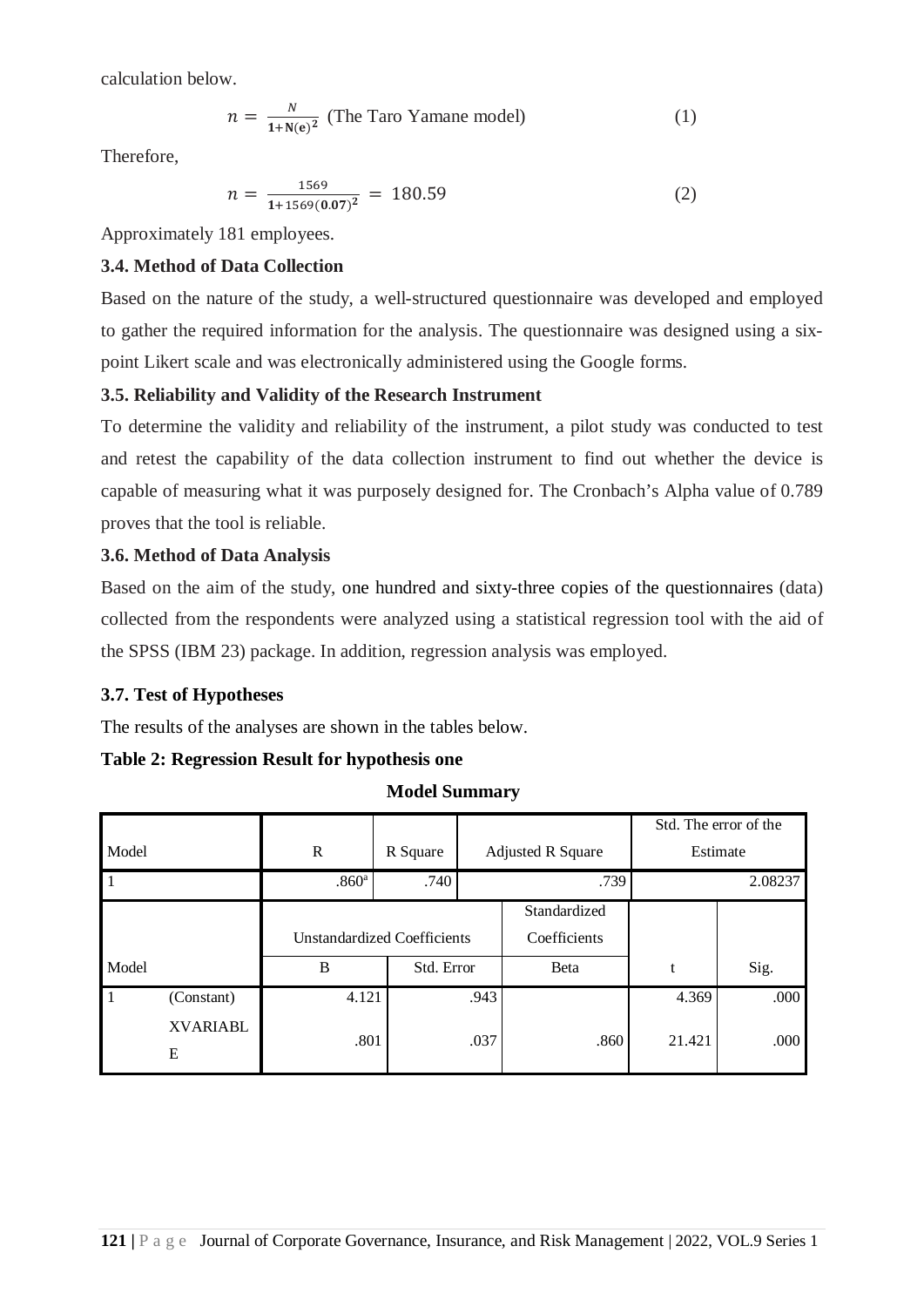a. Dependent Variable: y variable, Predictors: (Constant), X VARIABLE Where:

X variable means questions relating to the identification of policyholder's risk by insurance companies

. Y variable means questions relating to technological innovations.

Table 2 shows the output of the simple regression analysis; the model regression coefficient value of 0.801 indicates that a unit change in the adoption of technological innovation will result in an increase of 0.8 in the identification of policyholder risk by insurance companies.

The coefficient of determination value of 0.74 indicates that about 74% of changes in the identification of policyholders' risk by insurance companies can be explained by technological innovation. This implies that about 26% of insurance companies' changes in the title of policyholder's risk are due to other factors not included in this study. All these results are significant at a 5% level of significance. The significance value is .000, which is less than 0.05; this implies that the Null hypothesis will be rejected, and the alternate hypothesis will be accepted. Hence, "Technological innovation has enhanced the identification of policyholder's risk by insurance companies.

|                |                       |                                    |  |            |                                  |        | Adjusted R | Std. Error of |
|----------------|-----------------------|------------------------------------|--|------------|----------------------------------|--------|------------|---------------|
| Model          |                       | R                                  |  |            | R Square                         | Square |            | the Estimate  |
| $\overline{1}$ | .803 <sup>a</sup>     |                                    |  | .645       |                                  | .642   | 2.54844    |               |
|                |                       | <b>Unstandardized Coefficients</b> |  |            | <b>Standardized Coefficients</b> |        |            |               |
| Model          |                       | B                                  |  | Std. Error | Beta                             |        | т          | Sig.          |
| $\vert$ 1      | (Constant)            | 1.219                              |  | 1.259      |                                  |        | .968       | .335          |
|                | <b>YVARIABLE</b><br>2 | .835                               |  | .049       |                                  | .803   | 17.090     | .000          |

**Table 3: Regression Result of Hypothesis Two**

**Model Summary**

a. Dependent Variable: XVARIABLE2, Predictors: (Constant), YVARIABLE2

X variable means questions relating to the identification of risks inherent in investments by insurance companies

. Y variable means questions relating to information technology.

Table 3 shows the output of the simple regression analysis. The model regression coefficient value of 0.835 indicates that a unit change in the adoption of information technology will result in an increase of 0.8 in the identification of risk inherent in investment by insurance companies. The coefficient of determination value of 0.645 indicates that about 65% of changes in the identification of risk inherent in investment by insurance companies can be explained using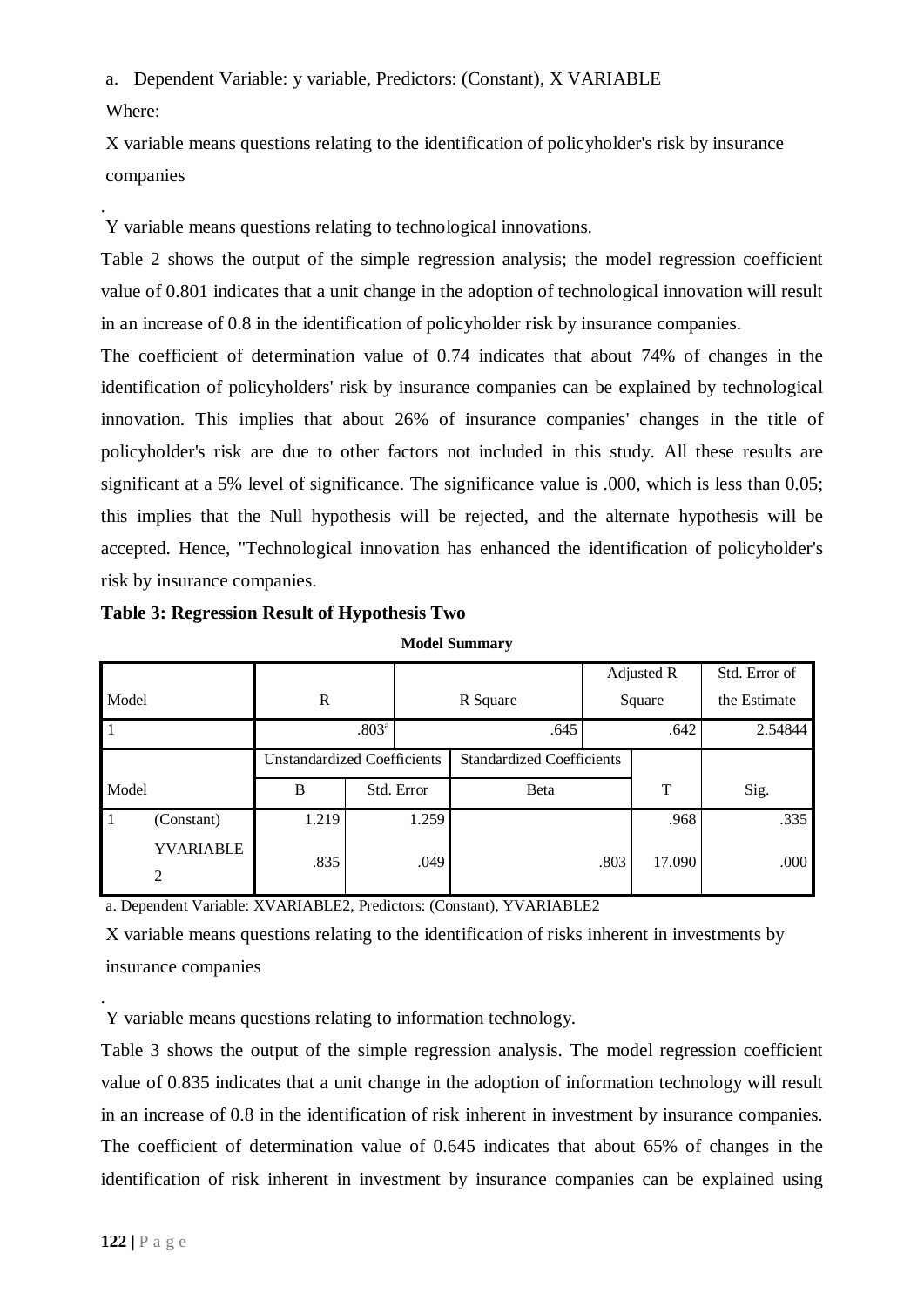information technology. This implies that about 35% of changes in the identification of risk inherent in investment by insurance companies are due to other factors not included in this study.

All these results are significant at a 5% level of significance. Therefore, the significance value is 0.335, which is more than 0.05; this implies that the Null hypothesis will not be rejected. Hence, "Information technology has not enhanced the identification of risks inherent in investment by insurance companies".

## **4. DISCUSSION OF FINDINGS**

Based on the data analysis, it was discovered that about 62.6% of the population was considered to have an advanced level of literacy in information technology and 18.4% had a professional level, with 19% having an introductory level of literacy in information technology. This indicates that the majority of the staff at these companies has a high level of literacy in technology that helps the organizations, meaning that the companies have to a large extent, the level of resources required to adopt technology to risk management.

The results from the test of Hypothesis One showed that technological innovation had enhanced the identification of policyholders' risk by insurance companies. Advanced technologies have helped insurance companies better identify the policyholder's risks, thereby enabling them to understand better the risks they cover. This will, in turn, be reflected in their total result. This implies that underwriting risks, claim recovery risks, catastrophe risks, pricing risks, and fraud will be managed effectively. These findings align with the findings of Toderascu and Stofor (2019) in their study on technological innovations and their challenges in the insurance industry. They believed that technological innovations would reduce damages and lower rates and premiums in some classes of insurance. The findings also support the position of Ostagar (2018), who posited that new technology would lead to the possibility of new methods of service provision as well as greater opportunity for data collection that can be used for better risk identification and mitigation measures. Also, the OECD (2017) believes that the internet and newly invented applications have expanded the opportunity for data collection. These freshly created devices can be used to accumulate data used by insurance companies as insurance has traditionally relied on quantitative data to make risk management decisions.

On the other hand, from the result of the test of Hypothesis Two, it is evident that information technology has not enhanced the identification of risk inherent in investment by insurance companies. This implies that information technology is not sufficient for insurance companies to identify the risk inherent in investment by insurance companies. This contrasts with the study of Patterson (2015), who posited that nowadays, data about economic conditions and markets are instantaneously available with the existence of modernized technologies. These data are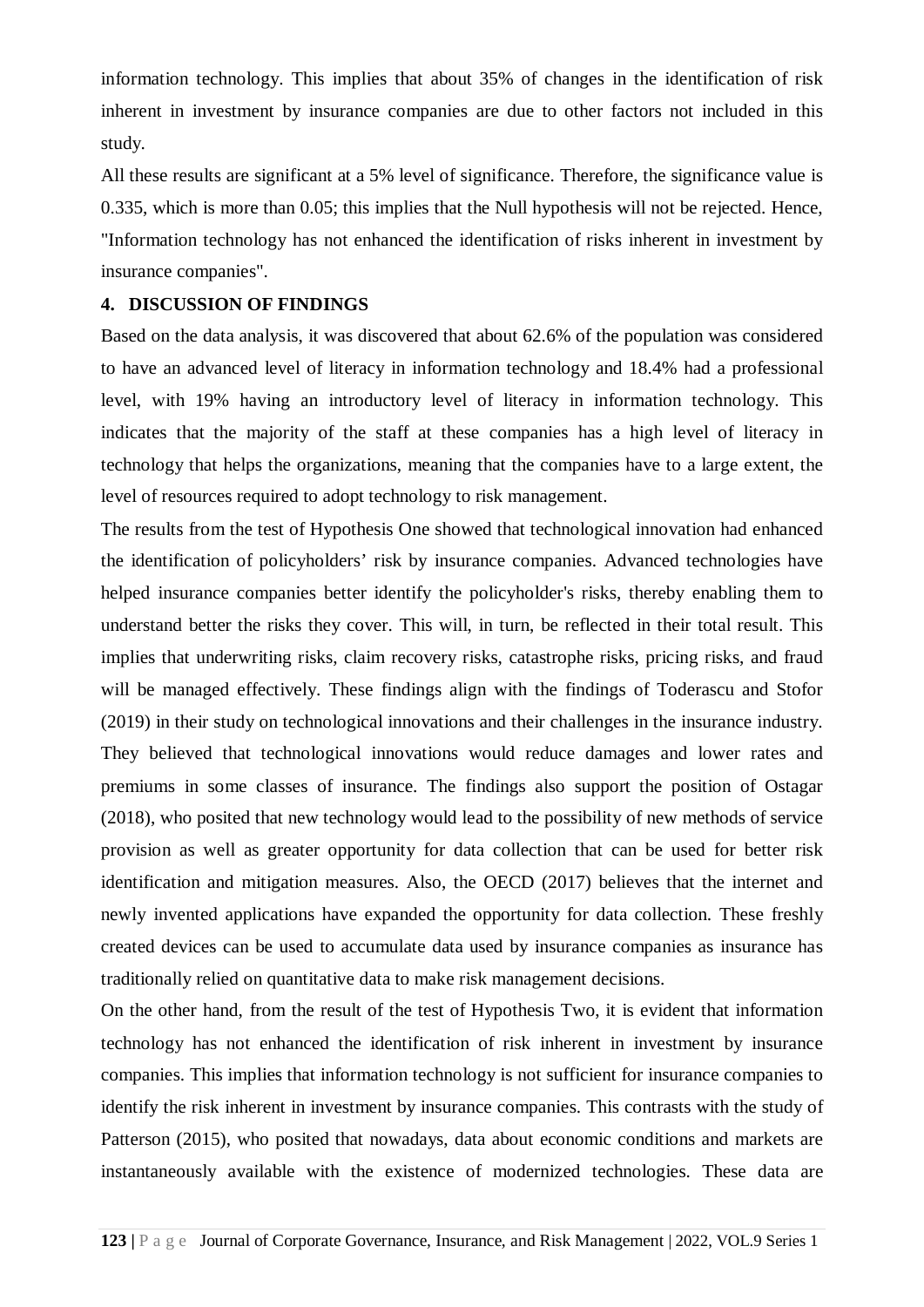exploited and used in making nanoseconds business decisions, which can inform the manager's decision regarding the various market risks and fluctuations.

#### **5. CONCLUSIONS**

Technology has considerably impacted every aspect of human existence, evident in business. With the introduction and implementation of new technologies, there are noticeable changes in the insurance sector as well as other sectors of finance. The use of technology is also adding value to the insurance industry as technical innovations contribute enormously to the sector's overall growth. Technology has enabled the development of better predictive models as applications have been developed to enhance large data collection and analysis, which has made risk and capital management a more straightforward task. As a result, insurance companies can get information faster to make better business decisions as insurance companies rely on actuarial analysis to decide pricing, risk and capital management. With the integration of technologies such as Big Data analytics, cloud computing, Enterprise Risk Management applications, and Parallel-processing platforms, risk managers will be able to gain even greater advantages from capturing, extracting, transforming, and using legacy databases to perform risk assessments, stress tests, and risk scenarios analyses.

However, insurance companies in Nigeria have to invest more in modernizing their information technology to enjoy the expected nanosecond response that should help decision-making. Also, further study should be carried out to investigate the existence of advanced information technology and system in the insurance industry. This study discovered no effect between information technology and the identification of risk inherent in investments made by insurance companies.

#### **REFERENCES**

- Akotey, J.O. & Abor, J. (2011) Risk management in the Ghanaian insurance industry. *Qualitative Research in Financial in Financial Markets,* 5(1), 26-42.
- Attarwala, A.A. & Balasubramaniam, C.S. (2014) Risk management in insurance companies. *Abhinav International Monthly Refereed Journal of Research in Management & Technology*. 3(11); 35 – 43.
- Barwise, J., (1981) "Scenes and Other Situations," The Journal of Philosophy, Vol. 78: pp. 369–97.
- Barwise, J. & Perry, J., (1983) "Situations and Attitudes". Cambridge, MA: The MIT Press.
- Beardall, J.F. (2015) The Impact of Technology on Insurance Risk Analytics.
- Cater, M., Kapel, A. & McConnell, P. (2009) ERM practices: a comparison of approaches. A paper presented to the Institute of Actuaries of Australia, *2009 Biennial Convention*, Sydney, April 19- 22.
- D'Addario, F. (2013) "Influencing Enterprise Risk Mitigation". Elsevier Science Publishing Co Inc. USA.
- Fadlallah, H. (2018) How information technologies influenced risk management? Risk management process / Image Source: [www.edarabia.com/229684/pmi-risk-management-professional-pmi](http://www.edarabia.com/229684/pmi-risk-management-professional-pmi-rmp-abu-dhabi-uae)[rmp-abu-dhabi-uae](http://www.edarabia.com/229684/pmi-risk-management-professional-pmi-rmp-abu-dhabi-uae)
- Fatemi, A. & Glaum, M. (2000), "Risk management practices in German firms", *Journal of Management Finance,* 26(3), 1-17.